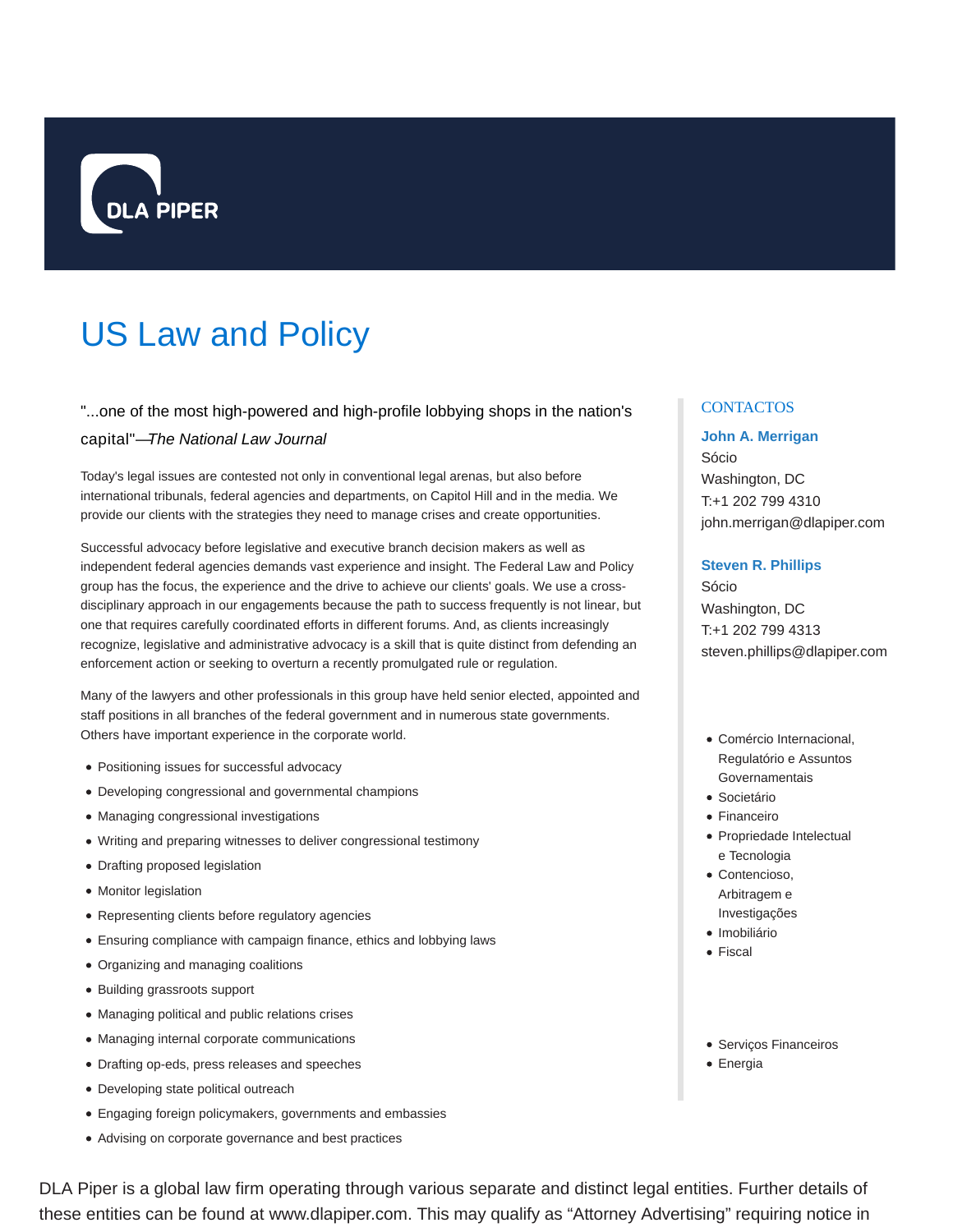# Congressional Investigations

Congressional investigations are unlike any other legal proceeding. Committees act as both judge and prosecutor. There are no evidentiary rules, and there is no right to call witnesses or to cross examine witnesses making charges against you. Many committees do not recognize the attorney client privilege and proprietary documents are not protected from public disclosure. And in many instances, these investigations play out on the front page of newspapers and on the network news. DLA Piper has very seasoned attorneys who have successfully represented scores of clients in navigating this very unsettling world of congressional investigations.

# **Cybersecurity**

DLA Piper has been working on behalf of clients with Members of Congress and staff on the committees with jurisdiction over cybersecurity, including House and Senate Homeland Security, Commerce Committees, as well as the Intelligence Committee on the House side, in order to not only help shape legislation, but to also provide advice regarding Congressional oversight of DHS, NIST, and the agencies with regulatory authority over industry sectors.

# **Defense**

Our team has a long record of achievement representing defense industry clients in accomplishing their business, legal, and political goals. We are the only firm in the world that offers both a top-tier US defense practice, as well as the ability to draw upon experienced defense, procurement, and infrastructure lawyers throughout the world. We provide innovative business counsel and representation to our defense clients – from contract counseling to corporate strategic advice, to securing objectives through the budget/authorization /appropriation process, to international sales and transactions, to representing companies in litigation arising in conflict and post-conflict environments.

# E-Commerce and Privacy

We work with clients to solve business problems wherever their needs may lead. We assist clients in obtaining solutions to issues posed by US legislation, compliance demands, proposed federal and state laws, international compacts, free trade agreements and the World Intellectual Property Organization treaties. Our group counseling companies on the issues they encounter while doing business online, and we counsel copyright owners, ISPs and equipment manufacturers regarding proposed privacy legislation, infringement liability and copy protection technology strategies, as well as a broad range of other liability issues. We have extensive experience in rulemaking and enforcement proceedings before the Federal Trade Commission and have participated in significant Federal Communications Commission proceedings on regulation of the Internet.

# **Energy**

Our lawyers help clients develop solutions and strategies arising from the ongoing deregulation and restructuring in the energy industry. We have extensive experience in energy and public utility law, providing assistance to industrial and commercial consumers, electric service providers and power producers. The firm has also represented all segments of the oil and gas industry in regulatory matters, as well as in the development and restructuring of federal laws.

# **Environmental**

DLA Piper environmental attorneys anticipate, track, and find solutions to emerging environmental issues that concern its local, national, and international clients. The group has extensive experience with every major environmental policy and proposed legislative issue, spanning air, water, solid and hazardous waste, wetlands, chemical substances, right-to-know, and other areas. The foundation of our group is the in-depth knowledge of these federal regulatory programs and policies, and their state counterparts.

# Financial Services

The financial services industry has seen dramatic changes in recent years in federal and state legislatures, regulatory agencies and the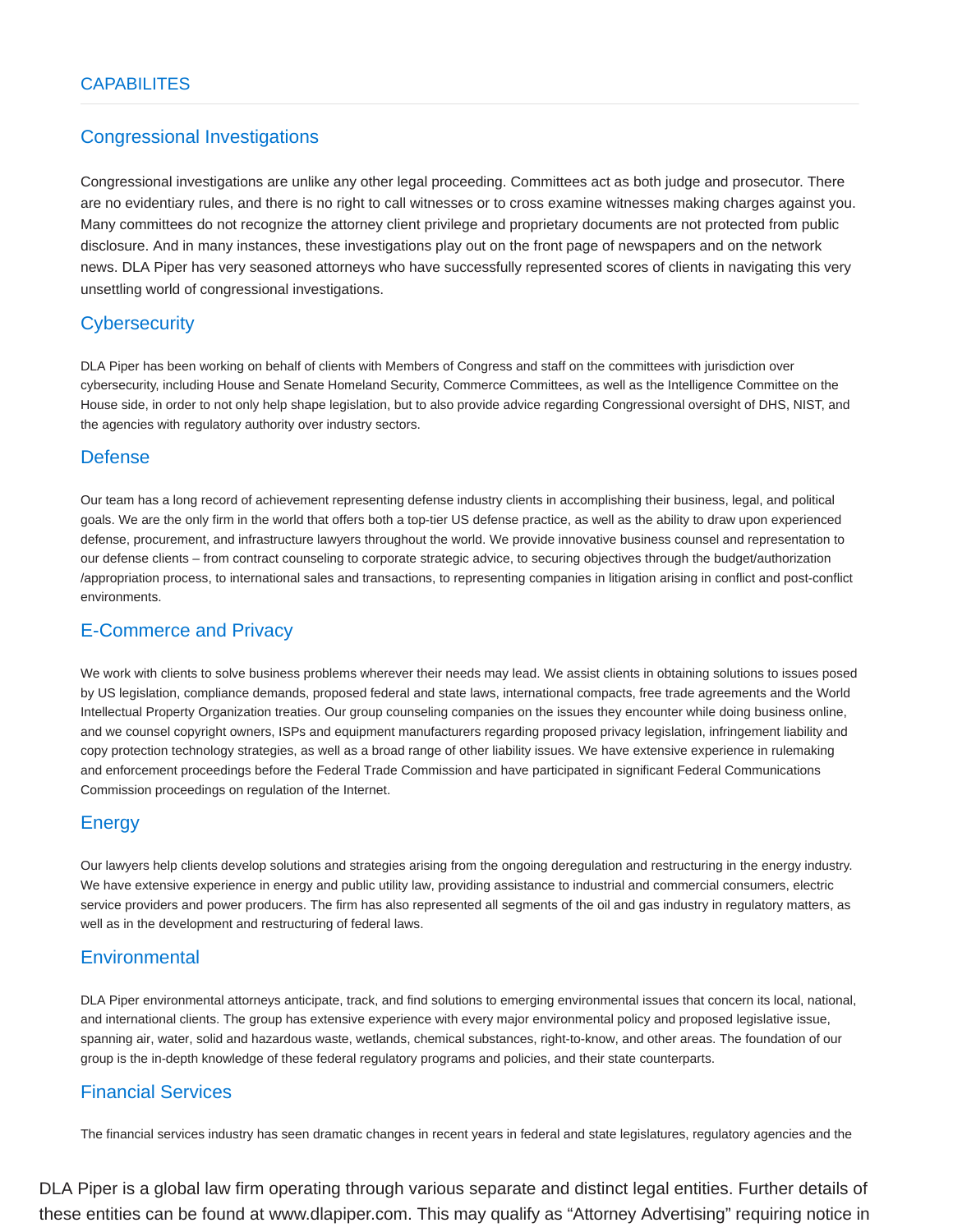marketplace. The group was actively involved in the development and passage of the Dodd-Frank law as well as subsequent legislative action. Our attorneys and consultants work extensively on the leading issues facing many of the nation's largest diversified financial institutions, trade associations, industry coalitions and individual entities before Congress, the White House, Treasury, SEC and other federal regulatory agencies.

# Foreign Government Representation

The group has represented numerous foreign governments, international business organizations, and non-governmental organizations before Congress and the Executive Branch for many years. Members of the group have led the coordinated lobbying, public affairs, and grassroots campaign to achieve NATO and have developed and directed non-governmental business coalitions supporting free trade agreements.

# International Policy Development and Business Strategy

Our team has decades of firsthand experience working with the national security committees in Congress, the Departments of State and Defense, the National Security Council and the nation's intelligence agencies. We also have the experience needed to communicate effectively with foreign governments and their diplomatic missions. Our clients are able to call on that experience and knowledge as they work to align their business strategies with evolving US national security policy. We help clients develop market-entry strategies; finance and insure their overseas trade and investments; identify strategic partners and overseas contacts; anticipate, define, and manage political, economic, and financial risk; forecast and defend against adverse action by foreign host governments and regulatory agencies; and establish ties with host government policy makers and regulators.

# Political Law

Few areas are as heavily regulated as lobbying, campaign finance and government ethics. At the federal level, new laws, amended congressional rules and policies have resulted in a patchwork of confusing, even conflicting requirements. State and local laws and rules further complicate the situation clients face. While lobbying and political activity are protected rights and often important components in achieving public policy objectives, new rules and closer scrutiny pose serious legal and reputational risks for organizations and individuals. We offer experienced, practical advice and develop appropriate, effective political law compliance programs designed to ensure that companies conduct their lobbying and campaign activities in full compliance with all relevant laws, regulations and best practices.

## Tax

We provide clients the experience and skills to integrate business strategies with evolving public policy. We regularly assist clients before Congress and the IRS in obtaining tax legislation and favorable tax rulings. We also have a strong record of representing corporate, educational, and foreign and domestic individual clients in tax related matters.

# **EXPERIENCE**

- Represented a Chinese telecom company on sanctions issues and Congressional investigation into whether the company's products could be used to aid espionage and cyber-spying. Our attorneys successfully advocated on behalf of the client to protect their brand in the US and continue to do so.
- Represent a US joint venture with Japan to develop a high speed rail system in the northeast corridor of the US on environmental impact issues relating to rail corridor development as well as relevant appropriations to fund various rail programs and the American Jobs Act which contain rail development authorizations for true high speed rail as well as creating a national infrastructure bank to support rail development projects.
- Represent a Middle Eastern cable and satellite news television channel in the purchase and launch of a US TV channel. Providing a continued government advocacy campaign to minimize adverse reaction to the acquisition by outreach to the Administration, Congress and third-party groups (think tanks, community leaders, etc.) and regulatory approval by the FCC and the Committee on Foreign Investment in the US (CFIUS).
- Worked with a large Defense company to resurrect a billion dollar defense weapons system, which had been initially cancelled by the Defense Department. The effort involved drafting legislative language and creating a significant strategy for advocating before all Congressional Defense committees.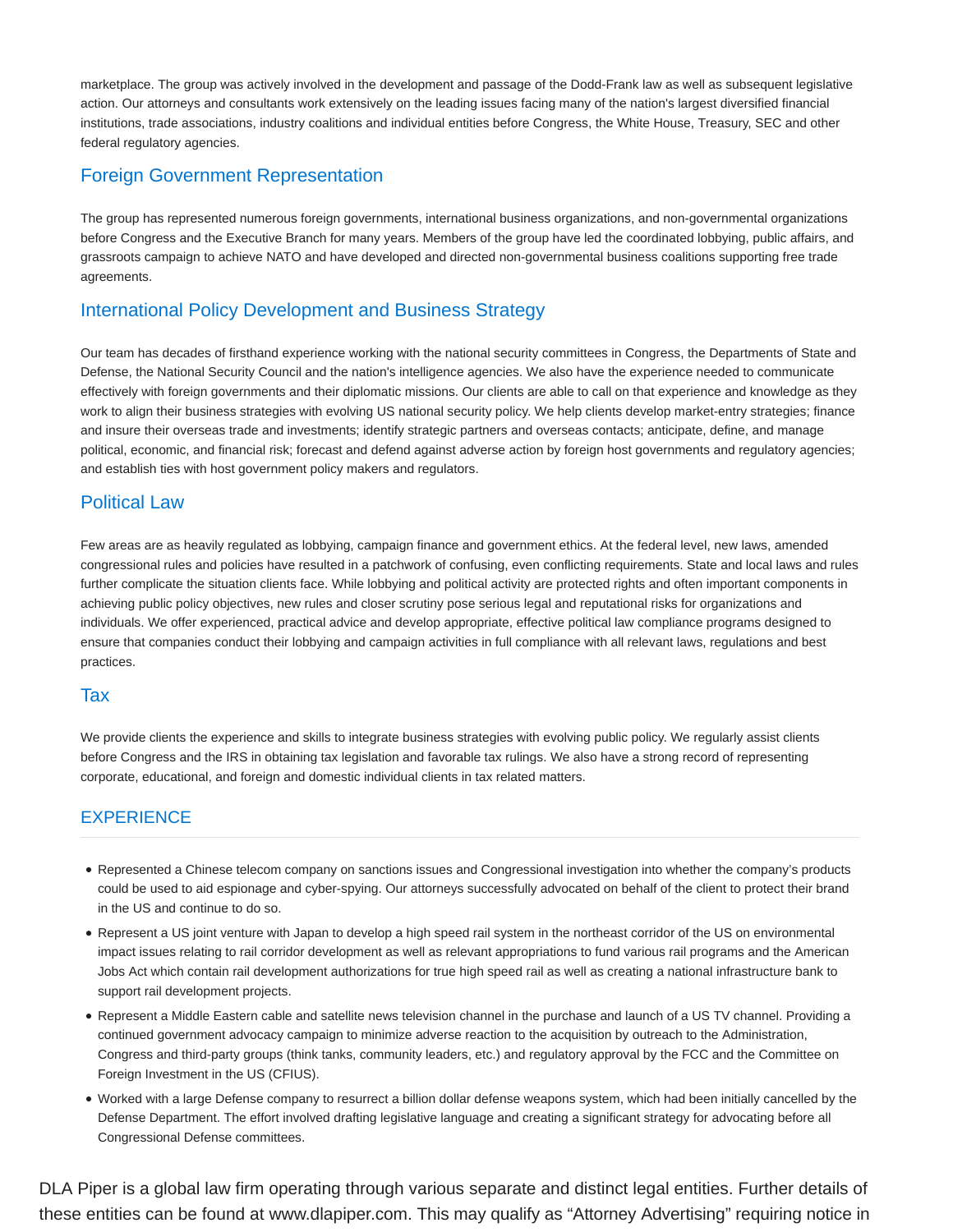- Advising the nation's first proposed offshore wind farm in a multifaceted regulatory and legislative licensing and approval process, including the Department of the Interior, the Department of Energy, the FAA, the Coast Guard, the EPA, the Corps of Engineers and other agencies, while defeating all legislative challenges initiated by project opponents.
- Represented an early education group and helped develop multifaceted congressional strategy to secure an additional \$1.1 billion in funding for early education programs.
- Represent the National Coalition on E-Commerce and Privacy, which has been at the forefront of every major public policy and regulatory development involving the collection, security and use of personally identifiable information.
- Advise clients on lobbying and ethics regulation matters including: training for company attorneys on political law compliance; political activity and PAC strategies; and advise on state lobbying and pay-to-play compliance matters.
- Served as counsel to a small innovative, pharmaceutical company in developing legal, legislative and media strategies to preserve the full patent life of the companies pioneering lifesaving drug. We worked closely with senior Administration policymakers to achieve a positive outcome for our client.
- Represent Analytical Graphics Inc. (AGI) to develop and execute a high level Congressional outreach campaign to advance the sale of AGI's Space Situation Awareness (SSA) technology to the US Air Force. Our representation is focused on educating Congress as well as key stakeholders at the Department of Defense and US Air Force on the benefits of using AGI's commercial technology solutions.
- Represent a Middle Eastern banking industry association before the US government to develop coordinated strategies for addressing international money laundering, terrorism financing, and sanctions compliance efforts.
- Advise an international paint manufacturing company on general Congressional outreach and legislative monitoring of the Chemical Safety Improvement Act (CSIA) of 2013.

#### **INSIGHTS**

## Publicações

**Dobbs v. Jackson Women's Health : Implications for business of a post-Roe landscape**

#### 23 June 2022

Dobbs raises a number of important questions for companies and entities.

**Protecting your IP in Russia: Best practices, action steps**

## 18 May 2022 INTELLECTUAL PROPERTY AND TECHNOLOGY NEWS

US companies may take action in Russia to protect their IP rights, notwithstanding US economic and trade sanctions.

**New wave of US sanctions on Russia targets services, broadcasting, banking, and US exports**

#### 16 May 2022 GLOBAL SANCTIONS ALERT

The US government continues to announce new measures.

**eSignature and ePayment News and Trends**

11 May 2022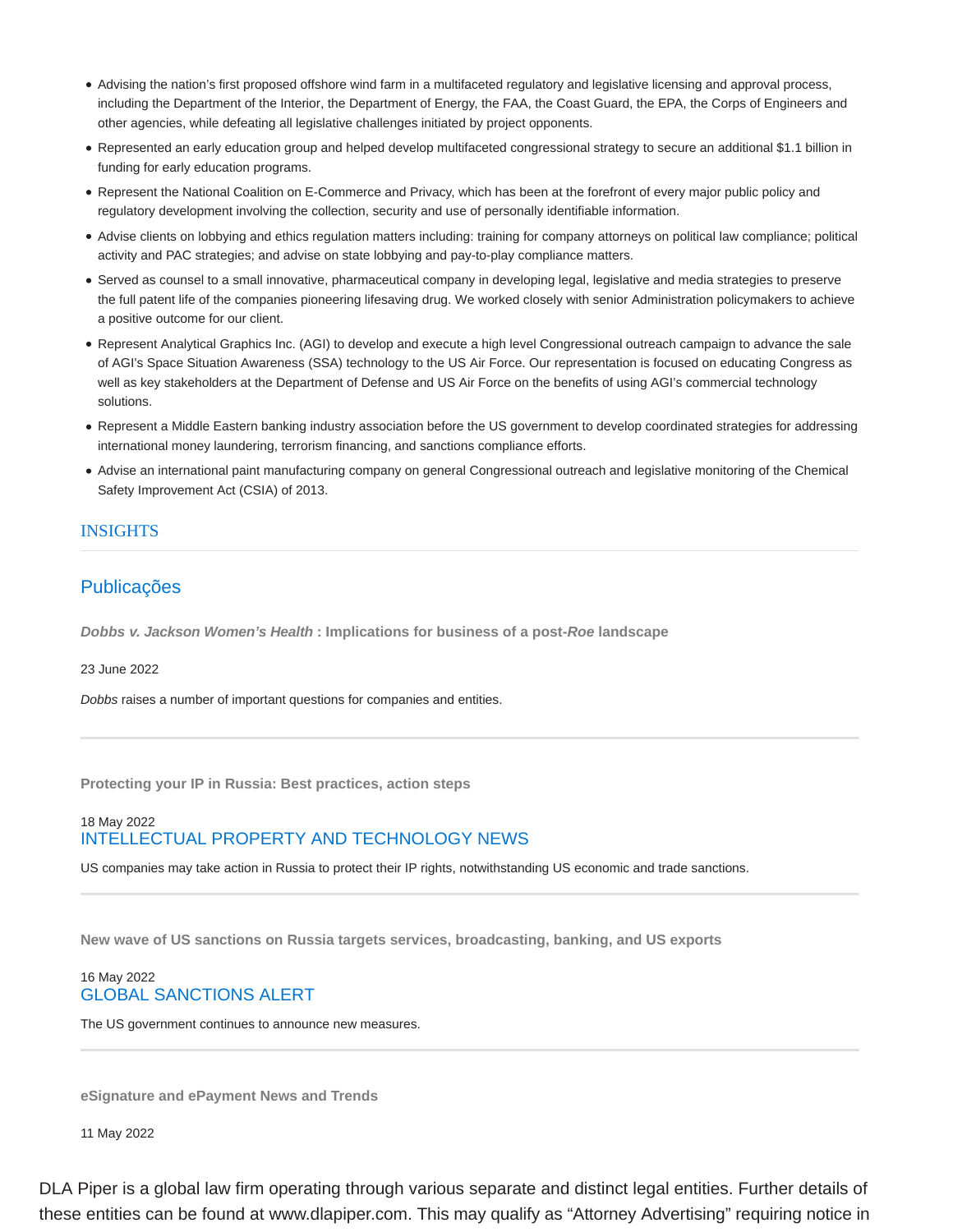## ESIGNATURE AND EPAYMENT NEWS AND TRENDS

Embracing the movement towards digital and ESG.

**US Citizenship and Immigration Services filing period now open for selected H-1B Visa registrants**

20 April 2022 Selected registrants may now file a corresponding H-1B petition between April 1 and June 30, 2022.

**FDIC issues new crypto-asset guidance and notification requirements**

19 April 2022 New requirements for FDIC-supervised institutions that engage, or intend to engage, in any crypto-related activities.

**Implications of recent Treasury Green Book tax proposals**

#### 29 March 2022

Taken together, the Treasury Department concludes that the proposals would raise more than \$2.5 trillion over the ten-year budget cycle.

**New wave of US sanctions targets Russian Duma, additional elites, defense entities; BIS extends export controls to more than 100 Russian aircraft**

#### 29 March 2022 GLOBAL SANCTIONS ALERT

The latest sanctions affect all members of the Duma, Russian elites, bank executives and board members, and Russian defense firms, and BIS has extended export controls to certain Russian aircraft.

**US lifts Section 232 tariffs on steel and aluminum from the UK effective June 1, 2022**

28 March 2022 The US-UK agreement includes novel requirements that deserve special attention.

**Biden Administration urges American companies to act quickly to improve cybersecurity safeguards**

#### 22 March 2022 GLOBAL SANCTIONS ALERT

The White House stresses the importance of taking key steps to thwart nation-state bad actor activities.

**SEC proposes mandatory climate-related disclosure and governance rules**

21 March 2022 The SEC's latest effort to advance the Biden Administration's climate agenda.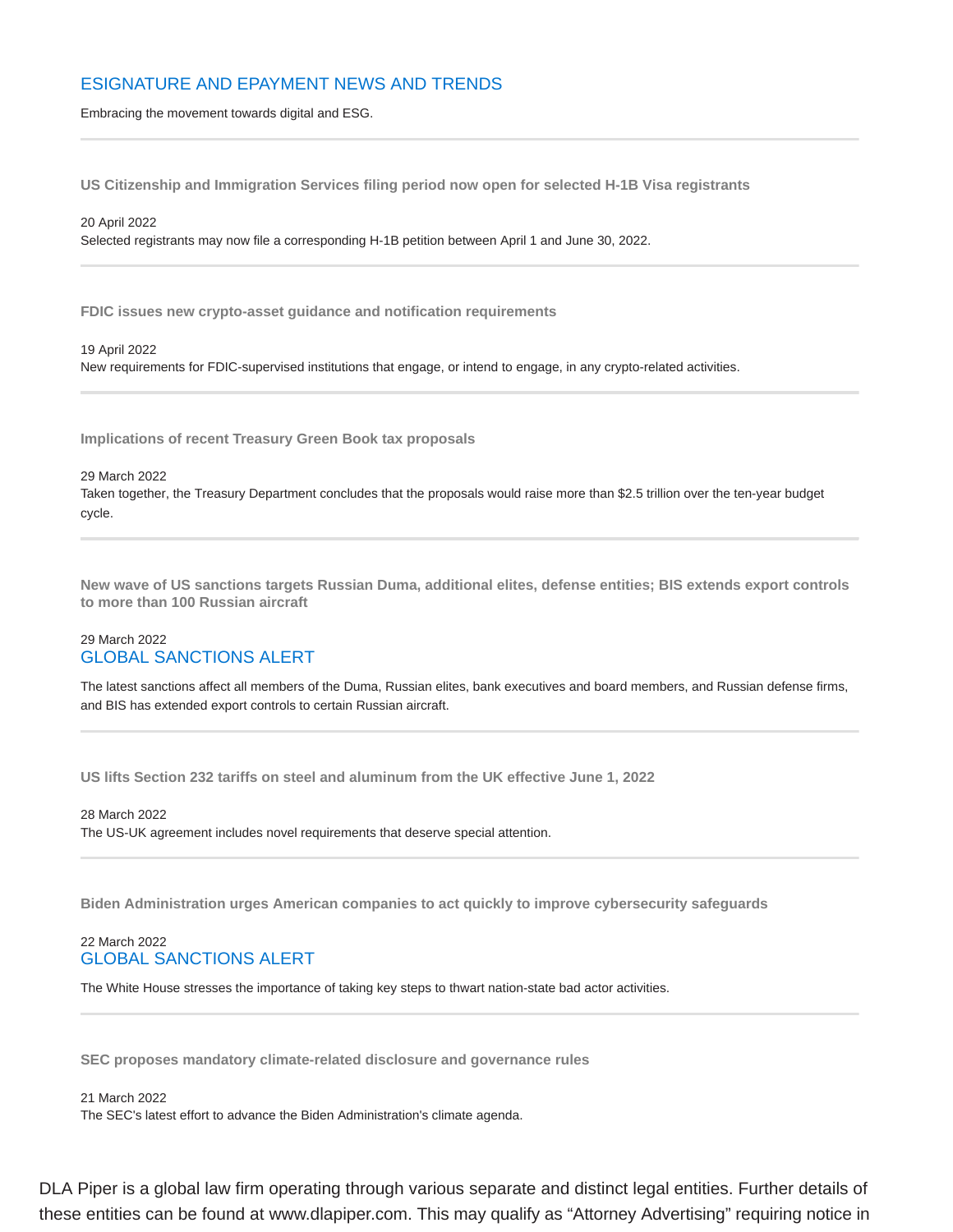**Blockchain and Digital Assets News and Trends**

## 18 March 2022 BLOCKCHAIN AND DIGITAL ASSETS NEWS AND TRENDS

Biden EO aims to protect digital asset consumers; UK authorities seize NFTs; Ukraine receiving crypto donations.

**OECD releases commentary on the Pillar Two GloBE Rules – observations on selected topics**

#### 17 March 2022 A look at six topics found in the commentary which have particular relevance for multinational companies and other stakeholders.

**US announces new trade restrictions against Russia as well as a new round of sanctions against Russian political elites**

## 16 March 2022 GLOBAL SANCTIONS ALERT

Many of the newly announced measures will require Congressional action.

**US continues to escalate sanctions against Russia and Belarus**

#### 4 March 2022 GLOBAL SANCTIONS ALERT

White House announces new sanctions while putting in place extensive new export control measures against Russia and Belarus; DOJ announces Task Force KleptoCapture; OFAC closes some loopholes.

**US escalates its sanctions regime against Russia, targeting its financial system**

#### 28 February 2022 GLOBAL SANCTIONS ALERT

And additional measures are expected to be announced by the US and its allies in the coming days

**US imposes further sanctions and export controls against Russia**

#### 25 February 2022 GLOBAL SANCTIONS ALERT

The White House emphasized that these newly announced sanctions and export controls will be complemented with similar measures imposed by US allies and partners.

**New US sanctions in response to Russia's actions against Ukraine**

23 February 2022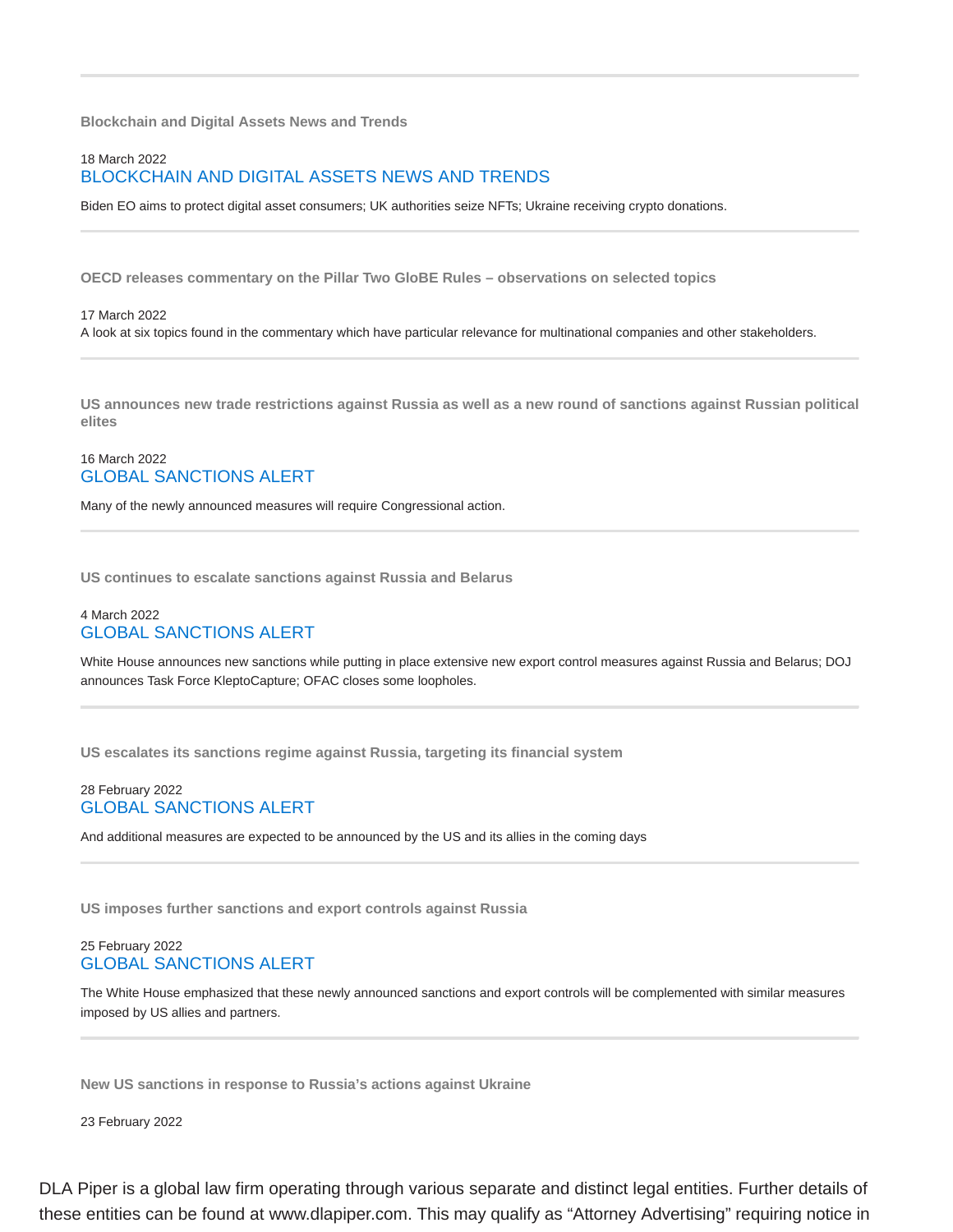## GLOBAL SANCTIONS ALERT

Additional sanctions are expected that will target Russia's financial, technology, and defense sectors.

**Blockchain and Digital Assets News and Trends**

## 18 February 2022 BLOCKCHAIN AND DIGITAL ASSETS NEWS AND TRENDS

Lawsuit tackles tax treatment of staking rewards; SEC settles with crypto lending platform; emergency measures in Canada affect financial services entities.

**eSignature and ePayment News and Trends**

#### 31 January 2022 ESIGNATURE AND EPAYMENT NEWS AND TRENDS

Recently enacted federal and state laws, federal and state regulatory activities, fresh judicial precedent and more.

**Israel Group News January 2022**

24 January 2022 ISRAEL GROUP NEWS

In this issue, our global activities, latest publications, recent events and more.

**Supporting the health of your health system: 2022**

3 January 2022 Helping you tend to healthcare system wellness throughout the business life cycle.

**Blockchain and Digital Assets News and Trends**

21 December 2021 BLOCKCHAIN AND DIGITAL ASSETS NEWS AND TRENDS

Breaking legal news on cryptoassets and cryptocurrency, plus: Google sues to disrupt massive botnet

**Treasury releases 2021 Sanctions Review: Its key recommendations and their implications for the private sector**

#### 28 October 2021 GLOBAL SANCTIONS ALERT

The Report puts into perspective recent Biden Administration sanctions while helping to forecast what will come.

**Israel Group News October 2021**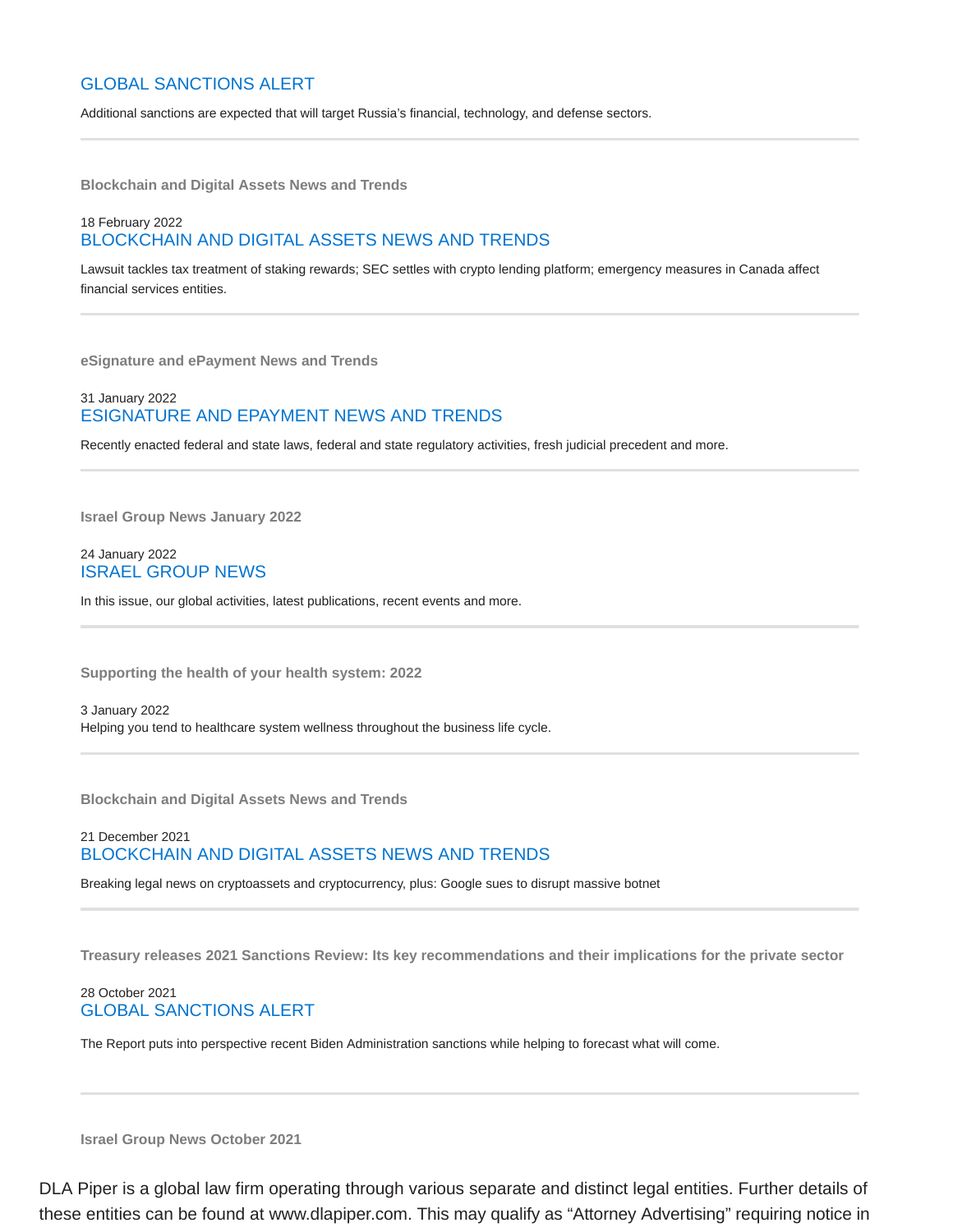#### 25 October 2021 ISRAEL GROUP NEWS

In this issue, our global activities, latest publications, recent events and more.

**Blockchain and Digital Assets News and Trends**

## 18 October 2021 BLOCKCHAIN AND DIGITAL ASSETS NEWS AND TRENDS

Non-fungible tokens: What are the legal risks?

**Five issues to watch for at COP26 in Glasgow**

12 October 2021 Hopes had already been high for COP26 even before the pandemic paused it. The pent-up potential has only heightened those expectations.

**House tax proposal: significant statutory changes include raising corporate rate, overhauling international taxation system**

## 21 September 2021 While the Senate is likely to cut back on some of the proposals, tax increases for business and individuals are expected to be enacted by Thanksgiving.

**Blockchain and Digital Assets News and Trends**

## 17 September 2021 BLOCKCHAIN AND DIGITAL ASSETS NEWS AND TRENDS

Proposed infrastructure bill would subject cryptocurrencies to wash sale and constructive sale rules.

**Proposed infrastructure bill would subject cryptocurrencies to wash sale and constructive sale rules**

#### 17 September 2021 The move comes as part of the Ways and Means Committee's attempt to raise revenue to finance infrastructure spending.

**Blockchain and Digital Assets News and Trends**

#### 23 August 2021 BLOCKCHAIN AND DIGITAL ASSETS NEWS AND TRENDS

New information reporting requirements for cryptocurrency transactions; CFPB involvement in cryptocurrency oversight; NCUA seeks comments on use of DLT and DeFi by credit unions.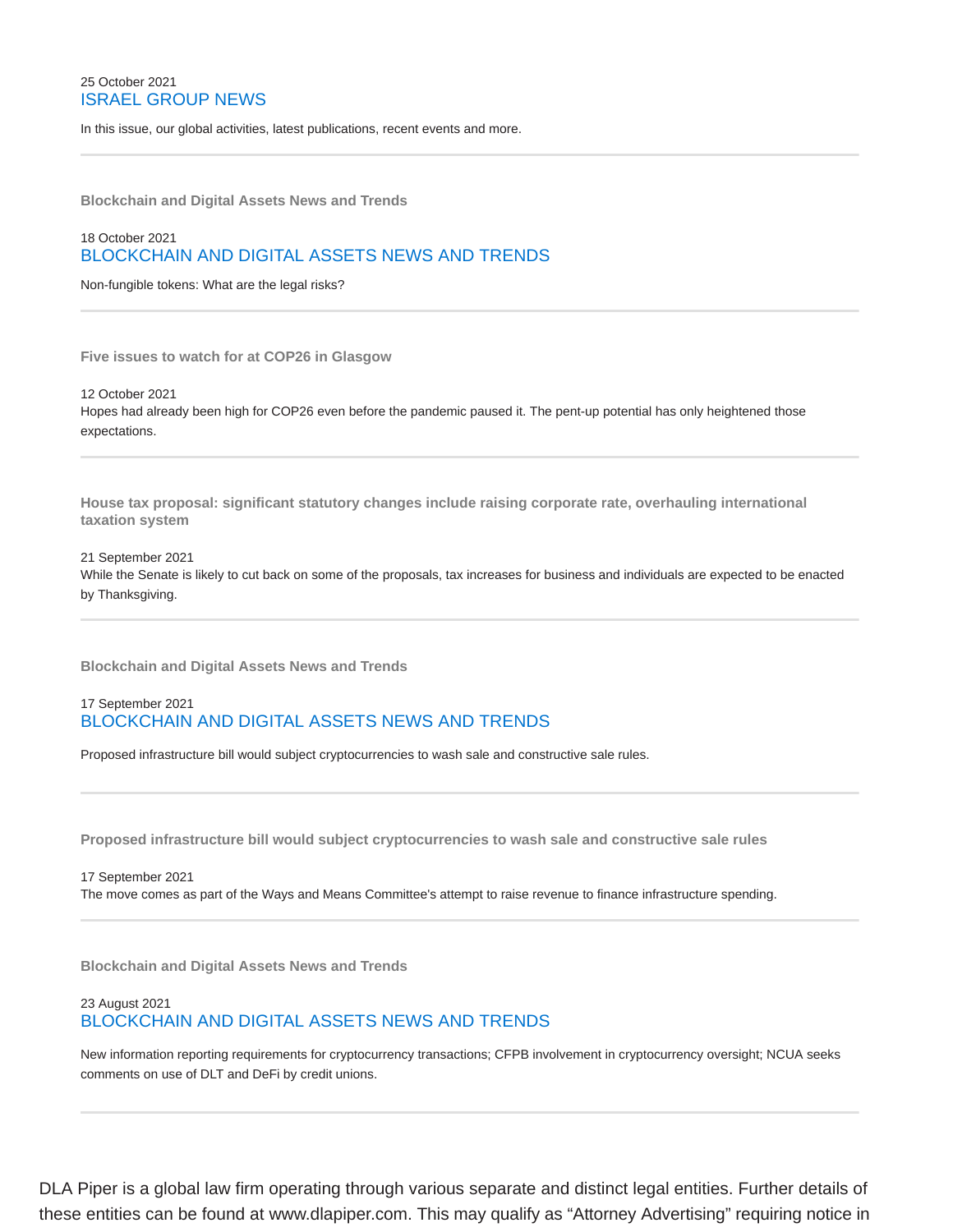**Israel Group News August 2021**

#### 16 August 2021 ISRAEL GROUP NEWS

In this issue, our global activities, latest publications, recent events and more.

**Blockchain and Digital Assets News and Trends**

## 19 July 2021 BLOCKCHAIN AND DIGITAL ASSETS NEWS AND TRENDS

IRS says tax-deferred like-kind exchange is not available for cryptocurrency trades; copyright issues plague NFTs; crypto venture investments continue to accelerate.

**When will Washington regulate artificial intelligence?**

June 2021

Seeking to ensure a leading global role for the US in AI development and implementation is a prime motivator for American policymakers.

**Biden Administration tax compliance plan targets cryptocurrency assets**

21 June 2021

The plan would give the IRS greater authority and resources to collect information on Americans' financial assets and transactions, including cryptocurrency transactions.

**Blockchain and Digital Assets News and Trends**

#### 21 June 2021 BLOCKCHAIN AND DIGITAL ASSETS NEWS AND TRENDS

Biden tax plan spotlights cryptocurrency transactions; FTC announces spike in cryptocurrency investment scams; El Salvador is first country to adopt bitcoin as legal tender.

**Biden's FY 2022 budget and Treasury Green Book – additional details on international tax proposals**

#### 2 June 2021

Fleshing out revenue proposals in the White House's American Jobs Plan and American Families Plan.

**Blockchain and Digital Assets News and Trends**

#### 20 May 2021 BLOCKCHAIN AND DIGITAL ASSETS NEWS AND TRENDS

SEC issues Staff Statement on investments in the bitcoin futures market, plus latest legal developments governing the use and acceptance of blockchain technology, smart contracts and digital assets.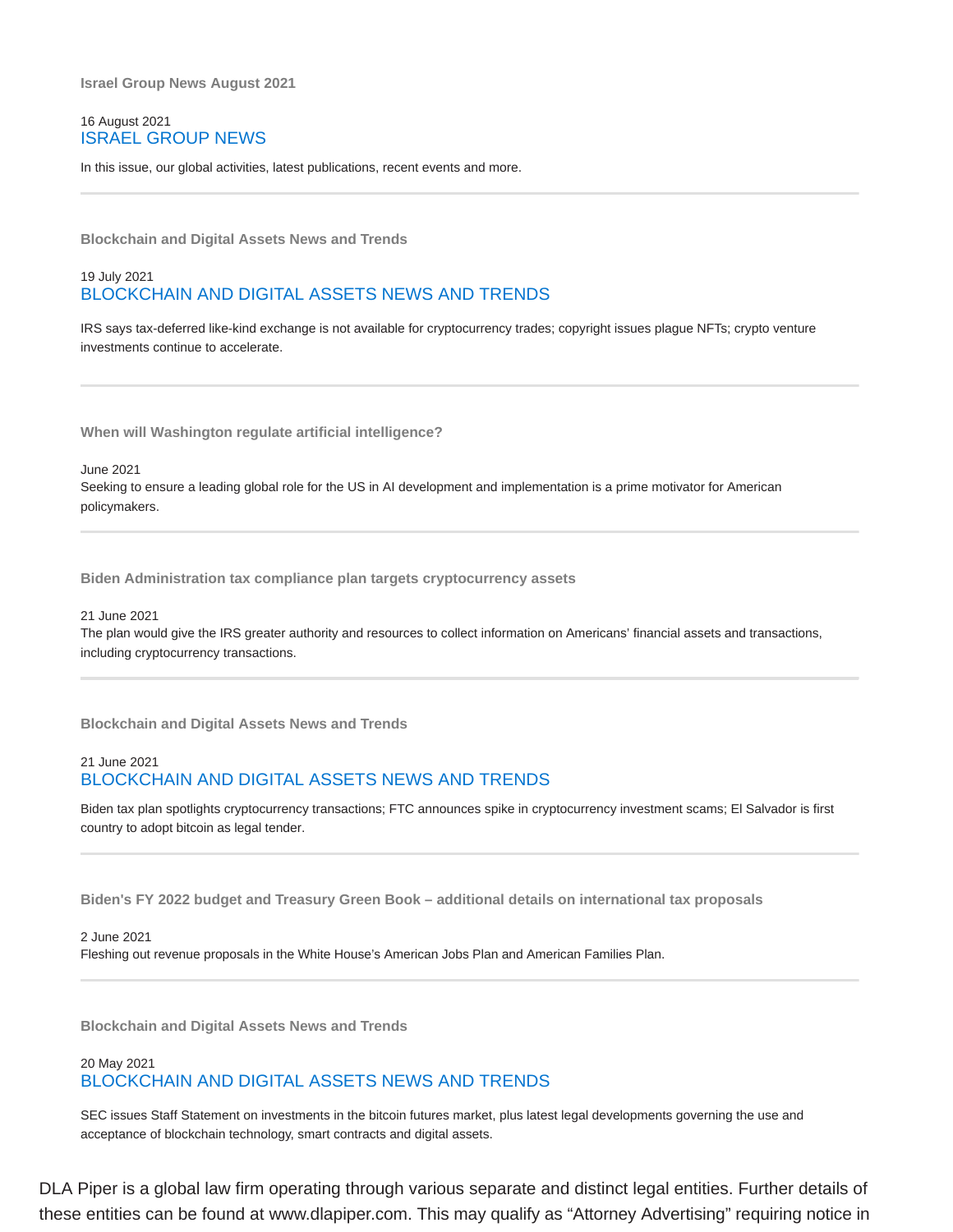**The Russia sanctions and their impacts on commodities companies: Action steps for companies engaged in transactions with Russian gas and energy companies**

#### 11 May 2021

Implications of key provisions in President Biden's Executive Order.

**Israel Group News May 2021**

#### 1 May 2021 ISRAEL GROUP NEWS

In this issue, our global activities, latest publications, recent events and more.

**US government announces sweeping sanctions against Russia**

#### 16 April 2021 GLOBAL SANCTIONS ALERT

The newly imposed sanctions represent a significant escalation and addition to the sanctions architecture put in place by the Obama and Trump Administrations.

**Representing individuals in interviews – the US perspective**

30 March 2021 Determining whether to consent to an interview, and any interview itself, can be pivotal.

**CFTC's new Climate Risk Unit: Another tool in the Biden Administration's "whole of government" campaign against climate change**

#### 23 March 2021

With this move, the US joins governments across the globe in recognizing the vital role derivatives markets will play in developing new solutions to address climate and sustainability challenges.

**United States imposes significant new export controls and sanctions on Russia and China**

23 March 2021

Reflecting a further hardening of US foreign policy and national security policy positions with those two countries.

**Reform to the Electric Industry Law: a new risk for energy projects in Mexico**

#### 10 March 2021

Foreign investors involved in energy projects in Mexico may wish to consider their rights and potential remedies under applicable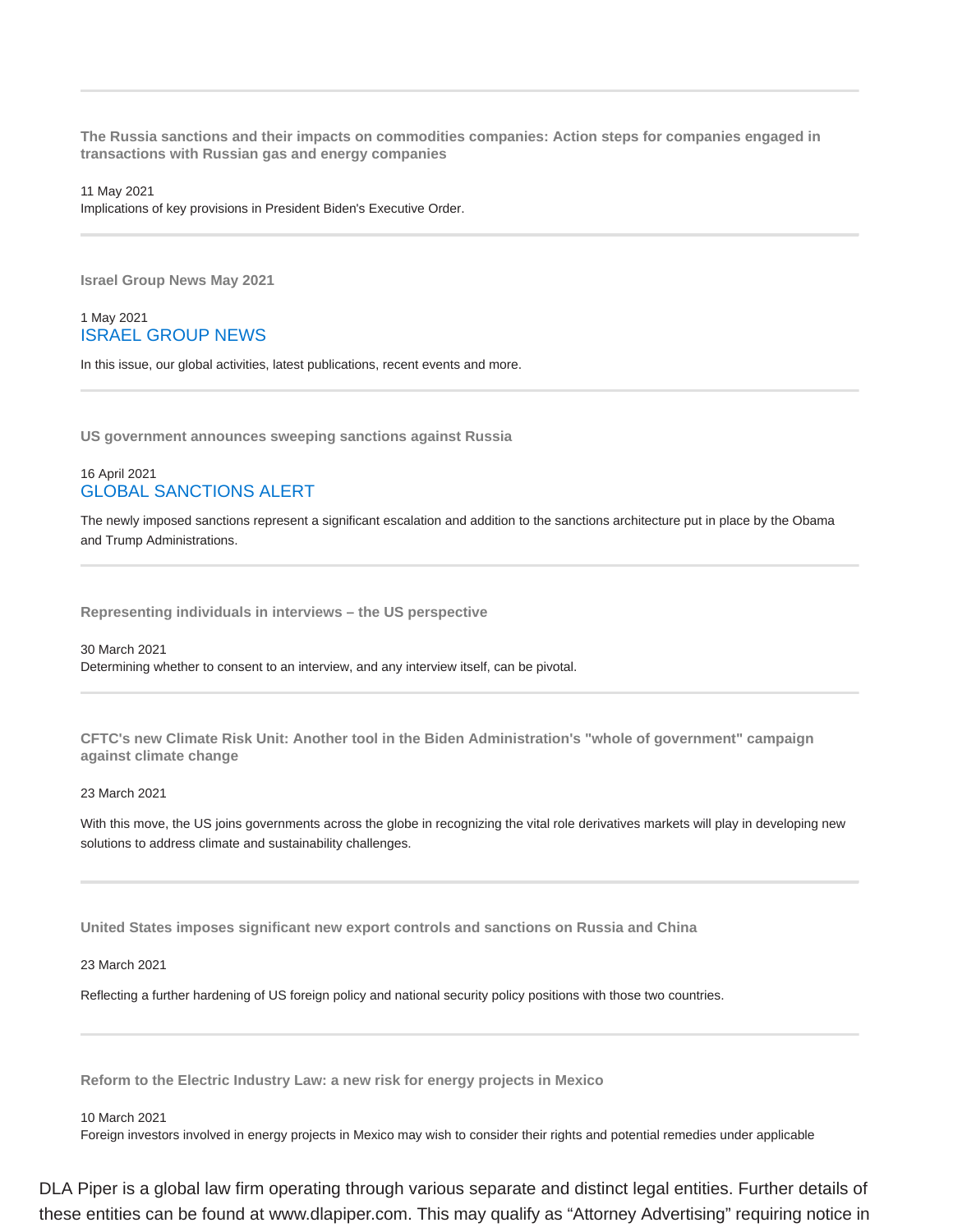#### investment treaties.

**Climate change disclosures – under SEC scrutiny**

25 February 2021 This new directive does not come as a surprise.

**China's Blocking Rules: New trade-compliance dilemmas for third-country companies**

25 January 2021 The Blocking Rules respond to the increased use of "secondary" economic sanctions and export controls by the US.

**Israel Group News January 2021**

#### 19 January 2021 ISRAEL GROUP NEWS

In this issue, our global activities, latest publications, recent events and more.

**Who's responsible for content posted on the Internet? Section 230, explained**

22 December 2020 What the law does, what people are saying it should do, and what might happen next.

**US DOT issues groundbreaking proposals for regulation of automated driving systems, seeks input**

11 December 2020 The rulemaking initiates an important new chapter in autonomous vehicle development and commercialization in the US.

**SEC 2021 and beyond: What to expect**

7 December 2020 Some likely areas of SEC focus, from both the regulatory and enforcement perspectives, in 2021 and beyond.

**SEC invites feedback on application of Custody Rule to digital assets**

23 November 2020

Specifically, Staff is asking whether non-depository firms such as state-chartered trust companies can act as qualified custodians for digital assets.

**New York Department of Financial Services calls on financial institutions to consider climate change risk**

9 November 2020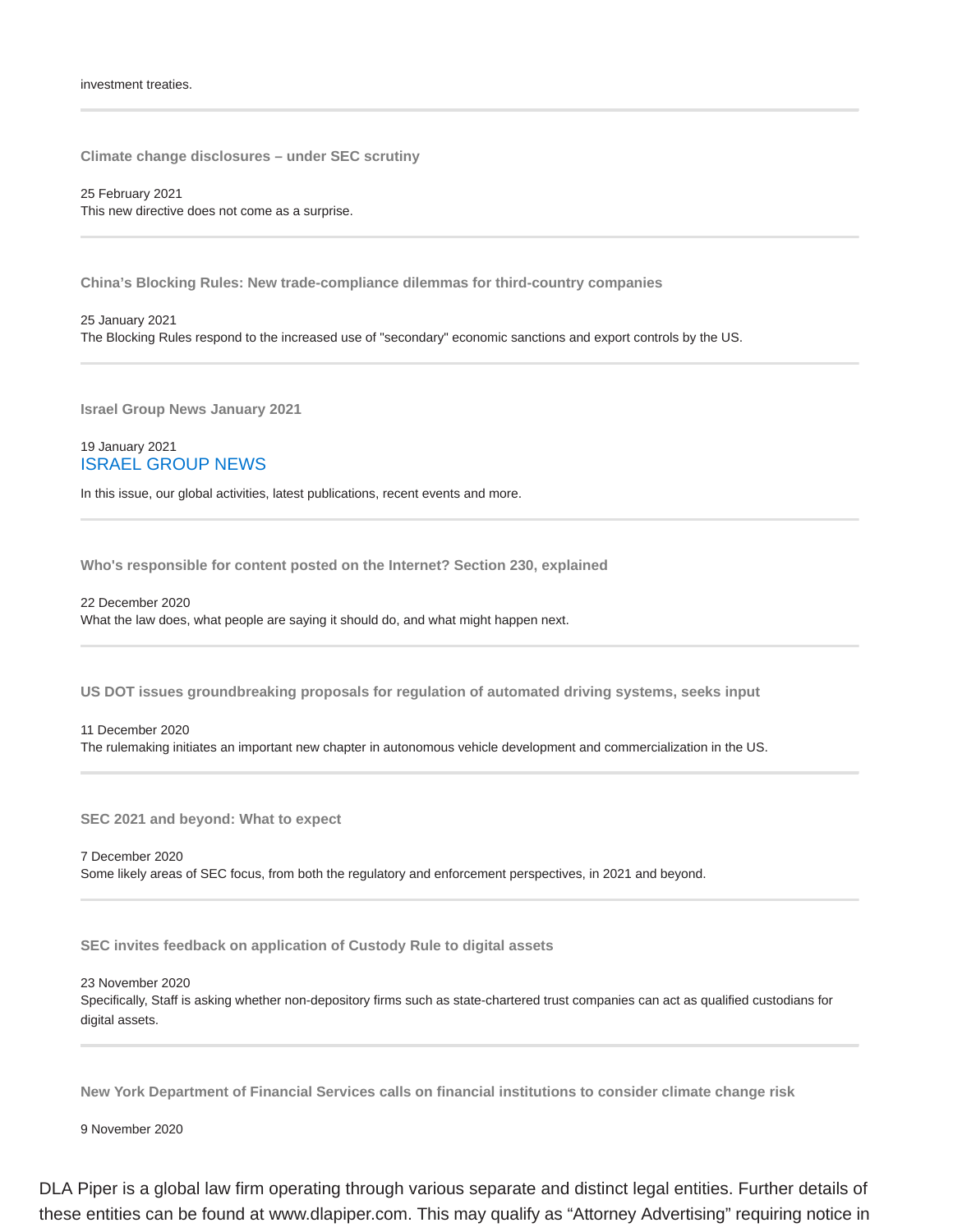**Replacing NAFTA: What the USMCA means for the future of North American trade and investment – a Q&A**

26 October 2020

Contributors from the US, Mexico and Canada discuss several key considerations.

**USMCA investor-state dispute settlement provisions: Key differences for Mexico**

26 October 2020 For ISDS claims, only after the local litigation requirement is fulfilled or 30 months have elapsed may certain substantive claims be brought against a state.

**Rules of Origin - what you need to know**

#### 9 October 2020 DLA PIPER TRADE TRUTHS

With less than two months before the end of the Brexit Transition Period, importers and exporters of goods between the UK and both the EU, and the rest of the world, are preparing for the impact of significant changes to UK and EU trading arrangements upon their businesses and operations. Recent articles in the DLA Piper Trade Truths series have examined the realities of trading on so-called 'World Trade Organisation (WTO) terms', should there be no deal at the end of the Transition Period, including the impact on customs procedures and tariffs on goods, together with the UK's post-Brexit trading landscape.

**Israel Group News October 2020**

#### 7 October 2020 ISRAEL GROUP NEWS

In this issue, our global activities, latest publications, recent events and more.

**Beyond the EU-UK Negotiations: Planning for trade with the rest of the world after Brexit**

#### 30 September 2020 DLA PIPER TRADE TRUTHS

Whilst clients are rightly focused on the current status of negotiations between the UK and EU, some 12 weeks before the end of the Transition Period, it is easy to lose sight of the impact of Brexit on the UK's trading relationship with the rest of the world and the commercial consequences of this for businesses.

**New CFIUS regulations change mandatory filing requirements and increase the importance of US export controls**

#### 30 September 2020

The new rule modifies the criteria that trigger a mandatory filing with CFIUS, potentially subjecting more transactions to mandatory CFIUS review.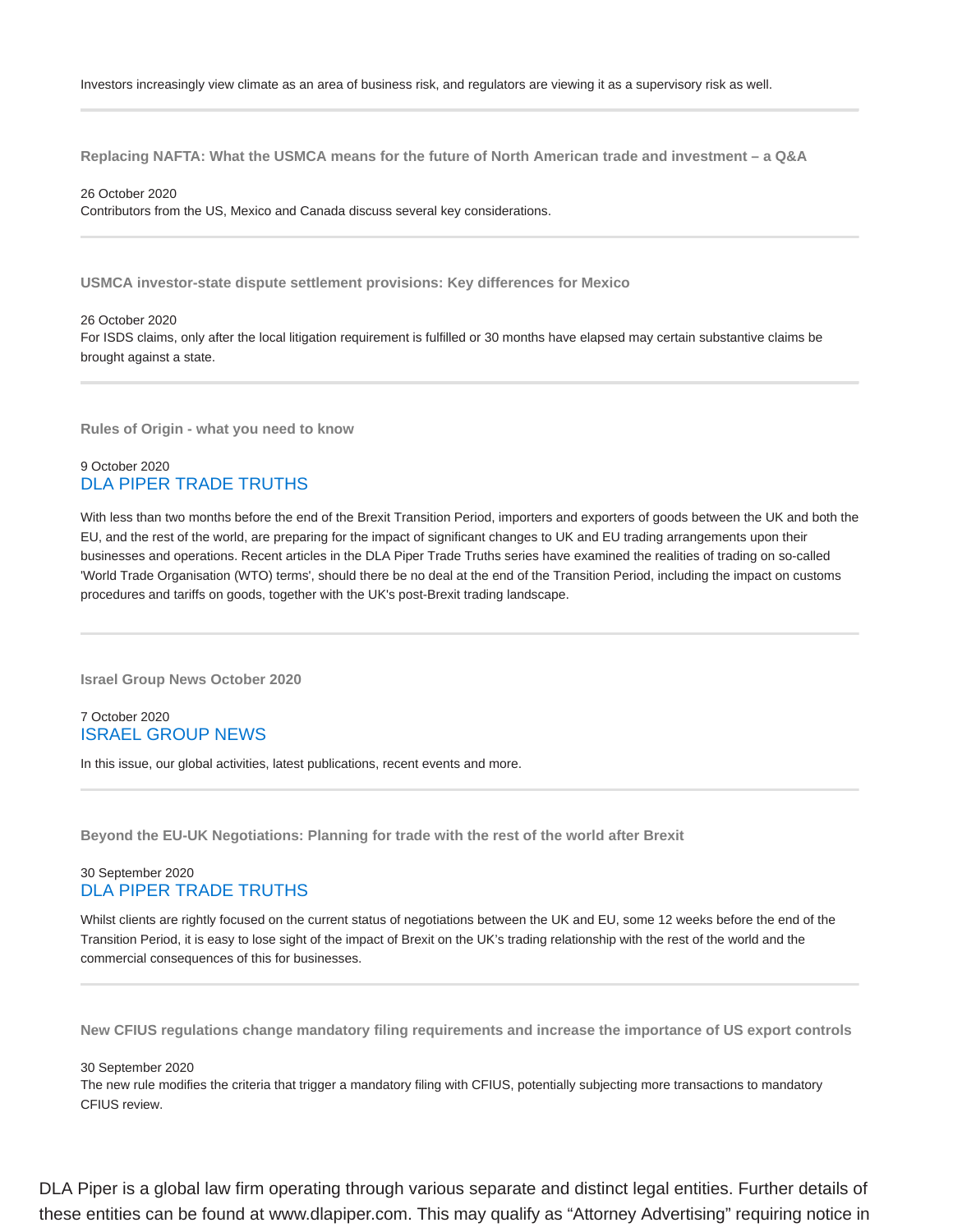**Supreme Court Corner**

30 September 2020

A quick look at two cases - USPTO v. Booking.com and American Axle & Manufacturing v. Neapco Holdings.

**New national security regulations subject more insurance sector transactions to CFIUS review**

20 August 2020 Transactions in the insurance sector are squarely in the CFIUS crosshairs.

**US moves forward on enhanced securities regulations focusing on Chinese companies**

17 August 2020

Latest developments in US efforts to address the financial risks posed by emerging market companies.

**EU's highest court invalidates the EU-US Privacy Shield; European Standard Contractual Clauses remain valid, but subject to conditions**

16 July 2020 The CJEU declared invalid the EU-US Privacy Shield framework for the transfer of personal data from the EU to the US.

**Israel Group News July 2020**

8 July 2020 ISRAEL GROUP NEWS

In this issue, our global activities, latest publications, recent events and more.

**The legal challenges facing the vaping industry in the EU/UK and the US: An overview and a look ahead**

7 July 2020 Notes as the industry matures.

**Clinical trials during the COVID-19 pandemic: A global guide**

#### 2 July 2020

The consequences of the COVID-19 pandemic continue to develop dynamically. Some countries are beginning to ease lockdown measures, whilst other retain or even impose new restrictions. The situation continues to impact the ability to conduct clinical trials on a global scale. Pharmaceutical companies need to address even more challenges to ensure the continuity of trials on human medicines.

**Are you ready for the USMCA? Customs-related takeaways on key changes from NAFTA**